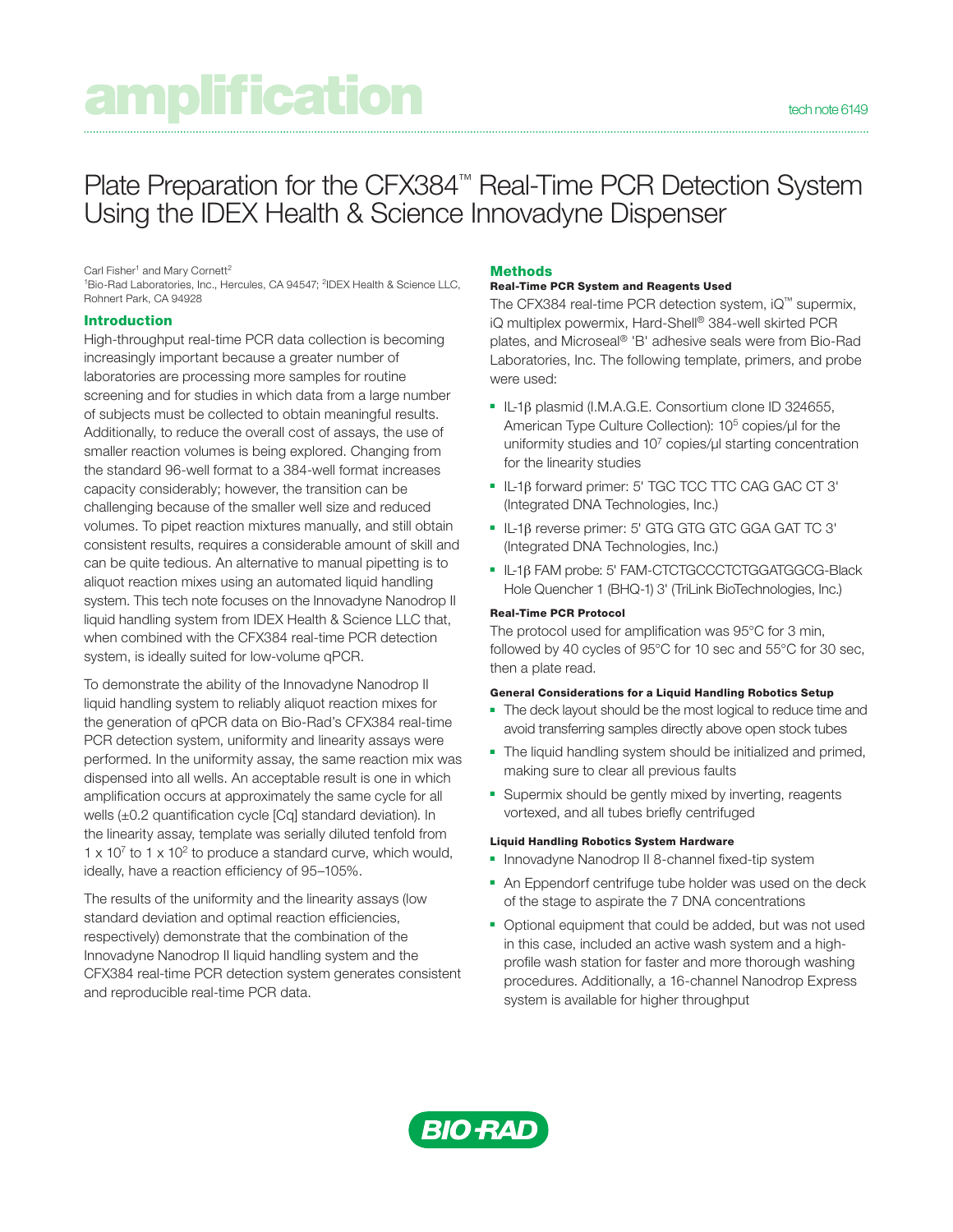#### Liquid Handling Robotics System Protocols

- The complete protocols used can be obtained by contacting the authors
- A master mix solution was manually prepared that included iQ supermix or iQ multiplex powermix and the appropriate probe and primer sets
- DNA dilutions were made and manually mixed
- Less than 10% reagent overfill was aspirated in all cases
- All plates were sealed and centrifuged prior to running them in the CFX384 system

Uniformity assay at 3 µl per well:

- The master mix for the 3 µ uniformity assay plate was prepared by combining 750 µl 2x iQ supermix, 238 µl nuclease-free water, 4.5 µl each of 100 µM IL-1β forward and reverse primers, and 3 µl of 100 µM IL-1β probe. 500 µl of 105 copies/µl plasmid DNA was added to the master mix just prior to plate dispensing. The reagent was mixed and added to the reagent holder on the deck of the Innovadyne Nanodrop II liquid handling system
- The reagent was then aspirated and dispensed with 8 tips into all wells of the 384-well PCR plate

Linearity assay at 5 or 10 µl per well:

- DNA concentration gradients were prepared by adding 90 µl TE buffer to 10 µl of the initial DNA concentration  $(10<sup>7</sup>$  copies/ $\mu$ I) and mixed well. 10  $\mu$ I of this solution was then added to 90 µl TE buffer and serially diluted until DNA concentrations between 106 and 102 were generated
- Master mix for the 5 µl linearity assay plate was generated by combining 375 µl 2x iQ multiplex powermix, 201 µl nucleasefree water, 2.25 µl each of 100 µM IL-1β forward and reverse primers, and 1.5 µl of 100 µM IL-1β probe. Volumes of all components were doubled for the 10 µl linearity assay plate
- 11 µl of each DNA concentration and the blank were combined with 50 µl of the master mix solution and mixed well in a strip of centrifuge tubes
- Each final solution was aspirated from the centrifuge tubes on the deck of the Innovadyne Nanodrop II liquid handling system (all 7 solutions were aspirated concurrently)
- 1 column of each solution was dispensed with a single tip into 8 rows each

#### **Results**

#### Uniformity Assay

FAM-labeled hydrolysis probe reaction mix (3 µl) was aliquoted into all the wells of a 384-well plate. As shown in Figure 1, even at a low volume, which can make it challenging to obtain reliable data, all wells exhibited a Cq value of  $18.7 \pm 0.161$ , which is within acceptable limits for the standard deviation (<0.2).



Fig. 1. Excellent low volume (3 µl) uniformity. The same reaction mix (containing a FAM-labeled hydrolysis probe) was dispensed into all wells. Cq standard deviation = 0.161. RFU, relative fluorescence units.

#### Linearity Assay

For both 5 µl (Figure 2) and 10 µl (Figure 3) reactions, when template was serially diluted tenfold, the resultant standard curves were in the ideal range (95–105%), as were the coefficients of determination ( $R^2 > 0.980$ ).



Fig. 2. Broad linear dynamic range using 5 µl reaction volume. Template was serially diluted tenfold with eight replicates each. Inset shows the standard curve. Efficiency =  $95.2\%$ , R<sup>2</sup> = 0.998. Cq, quantification cycle; RFU, relative fluorescence units.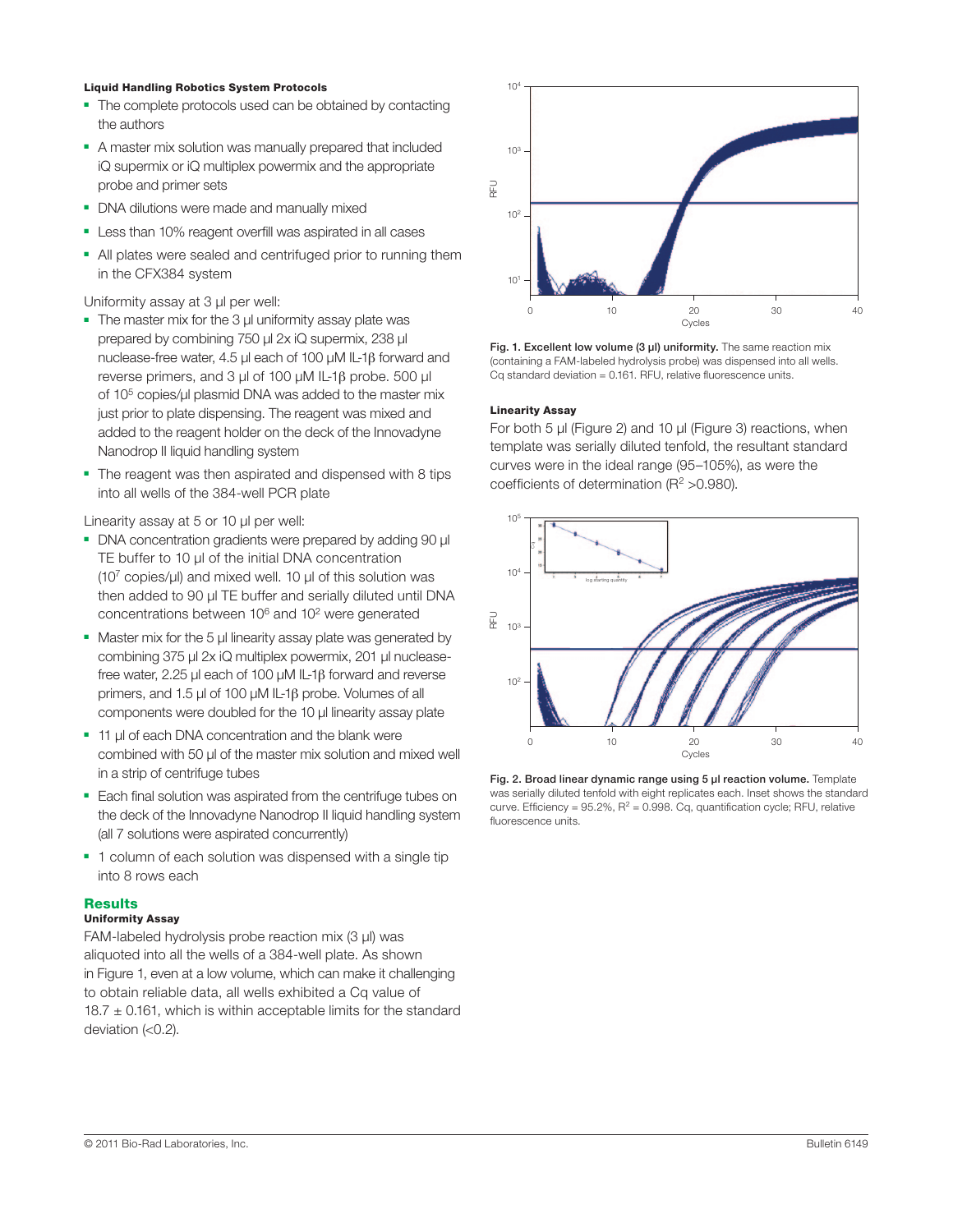

Fig. 3. Broad linear dynamic range using 10 µl reaction volume. Template was serially diluted tenfold with eight replicates each. Inset shows the standard curve. Efficiency = 101.0%,  $R^2 = 0.999$ . Cq, quantification cycle; RFU, relative

#### **Conclusions**

As reaction volumes and well sizes decrease and the number of samples that laboratories process increases, it can become a challenge to manually dispense reaction mixes and obtain consistent, reliable data. The results presented in this tech note demonstrate that the Innovadyne Nanodrop II liquid handling robotics system can be easily integrated with the CFX384 real-time PCR detection system to produce 384-well plates containing low-volume reaction mixes that yield highquality, uniform qPCR data.

Black Hole Quencher and BHQ-1 are trademarks of Biosearch Technologies, Inc. Eppendorf is a trademark of Eppendorf AG. FAM is a trademark of Applera Corporation. Innovadyne is a trademark of IDEX Health & Science LLC.

Bio-Rad's real-time thermal cyclers are licensed real-time thermal cyclers under Applera's U.S. Patent Number 6,814,934 B1 for use in research, human in vitro diagnostics, and all other fields except veterinary diagnostics.

Bio-Rad's real-time thermal cyclers are covered by one or more of the following U.S. patents or their foreign counterparts owned by Eppendorf AG: U.S. Patent Numbers 6,767,512 and 7,074,367.

Notice regarding iQ supermix and iQ multiplex powermix: Practice of the patented 5' Nuclease Process requires a license from Applied Biosystems. The purchase of these products includes an immunity from suit under patents specified in the product insert to use only the amount purchased for the purchaser's own internal research when used with the separate purchase of Licensed Probe. No other patent rights are conveyed expressly, by implication, or by estoppel. Further information on purchasing licenses may be obtained from the Director of Licensing, Applied Biosystems, 850 Lincoln Centre Drive, Foster City, California 94404, USA.

Hard-Shell plates are covered by one or more of the following U.S. patents or their foreign counterparts owned by Eppendorf AG: U.S. Patent Numbers 7,347,977; 6,340,589; and 6,528,302.